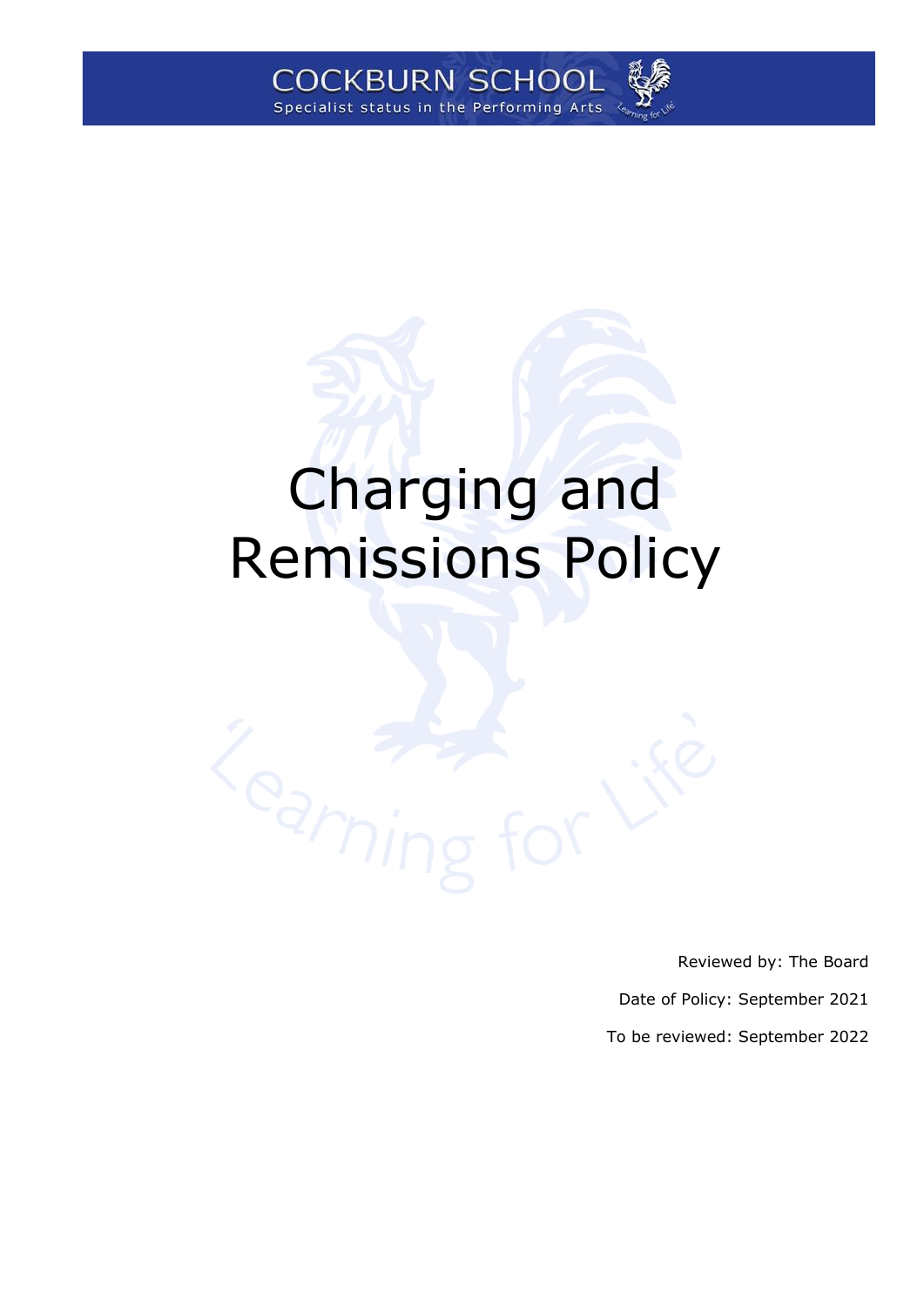## **Contents**

| Para 1 | Aim                                      |
|--------|------------------------------------------|
| Para 2 | Responsibilities                         |
| Para 3 | Charges that cannot be made              |
| Para 4 | Charges that may be made                 |
| Para 5 | Individual Cases of Financial difficulty |
| Para 6 | <b>Voluntary Contributions</b>           |
| Para 7 | School Meals                             |
|        | Appendix A Peripatetic Music Lessons     |
|        | Appendix B Uniform prices                |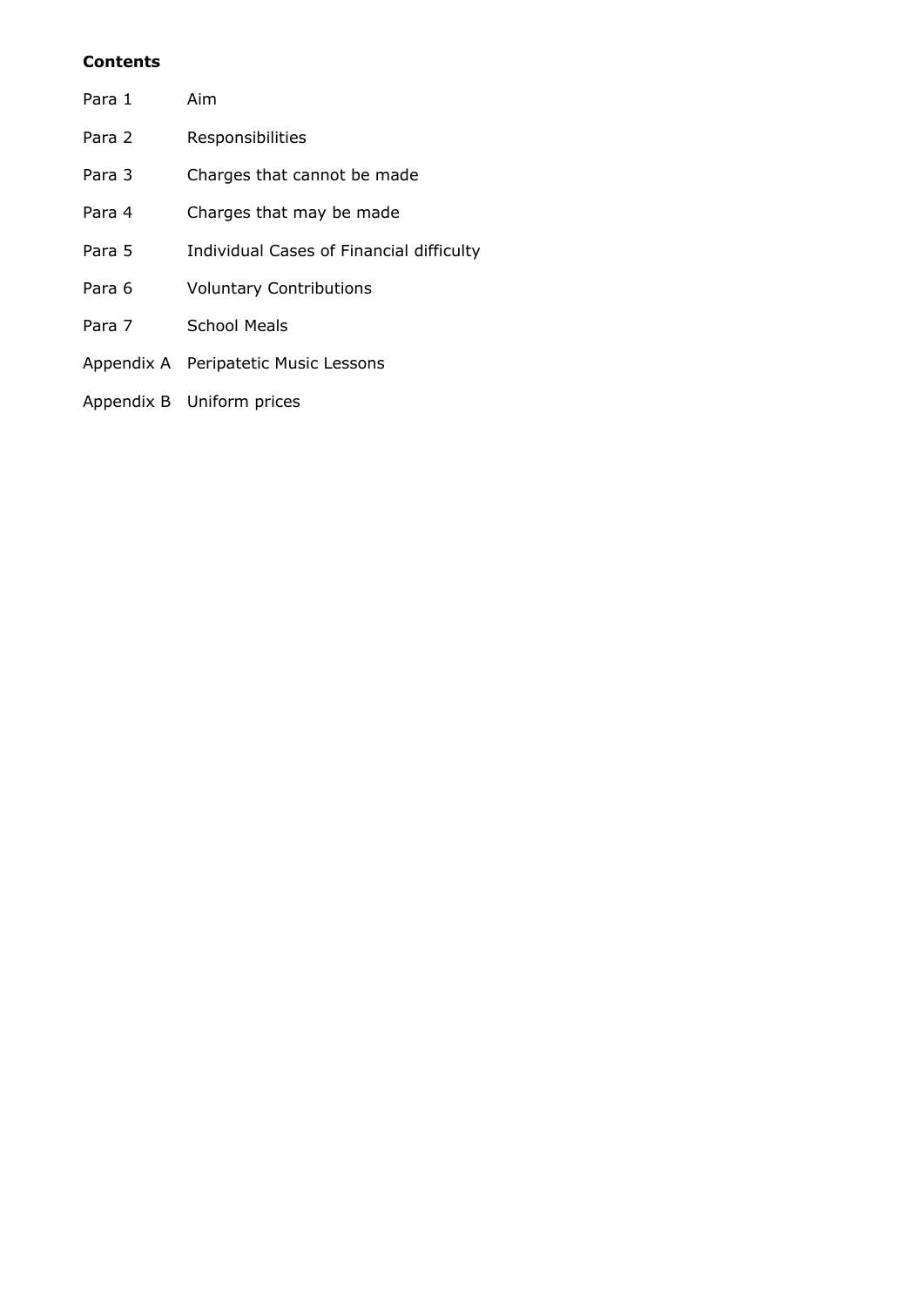#### **1. Aim**

The aim of this policy is to set out what charges will be levied for activities, what remissions will be implemented and the circumstances under which voluntary contributions will be requested from parents/carers of students at Cockburn School.

#### **2. Responsibilities**

The Board of Cockburn MAT and the Governing Body are responsible for determining the content of this policy and the Head of School for implementation. Any determination with respect to individual parents/carers will be considered jointly by the Head of School, Headteacher, Executive Headteacher and Governing Body.

## **3. Charges cannot be made for ……**

- 3.1. The Governing body recognise that legislation prohibits charges for the following;
	- 3.1.1 Education provided during school hours (including the supply of any materials, books, instruments or other equipment;
	- 3.1.2 Education provided outside school hours if it is part of the National Curriculum, or part of a syllabus for a prescribed public examination that the student is being prepared for at the school, or part of religious education;
	- 3.1.3 Tuition for students learning to play musical instruments if the tuition is required as part of the National Curriculum, or part of a syllabus for a prescribed public examination that the student is being prepared for at the academy, or part of religious education;
	- 3.1.4 Entry for a prescribed public examination, if the student has been prepared for it at the academy;
	- 3.1.5 Examination re-sits if the student is being prepared for the re-sit at the school;
	- 3.1.6 Education provided on any educational visit that takes place during school hours;
	- 3.1.7 Education provided on any educational visit that takes place outside academy hours if it is part of the National Curriculum, or part of a syllabus for a prescribed public examination that the student is being prepared for at the school, or part of religious education.
	- 3.1.8 Supply teachers to cover for those teachers who are absent from school accompanying students on an educational visit;
	- 3.1.9 Transporting registered students to or from the academy premises, where the local education authority has a statutory obligation to provide transport
	- 3.1.10 Transporting registered students to other premises where the governing body has arranged for students to be educated.
	- 3.1.11 Transport that enables a student to meet an examination requirement when he or she has been prepared for that examination at the school.
	- 3.1.12 Transport provided in connection with an educational trip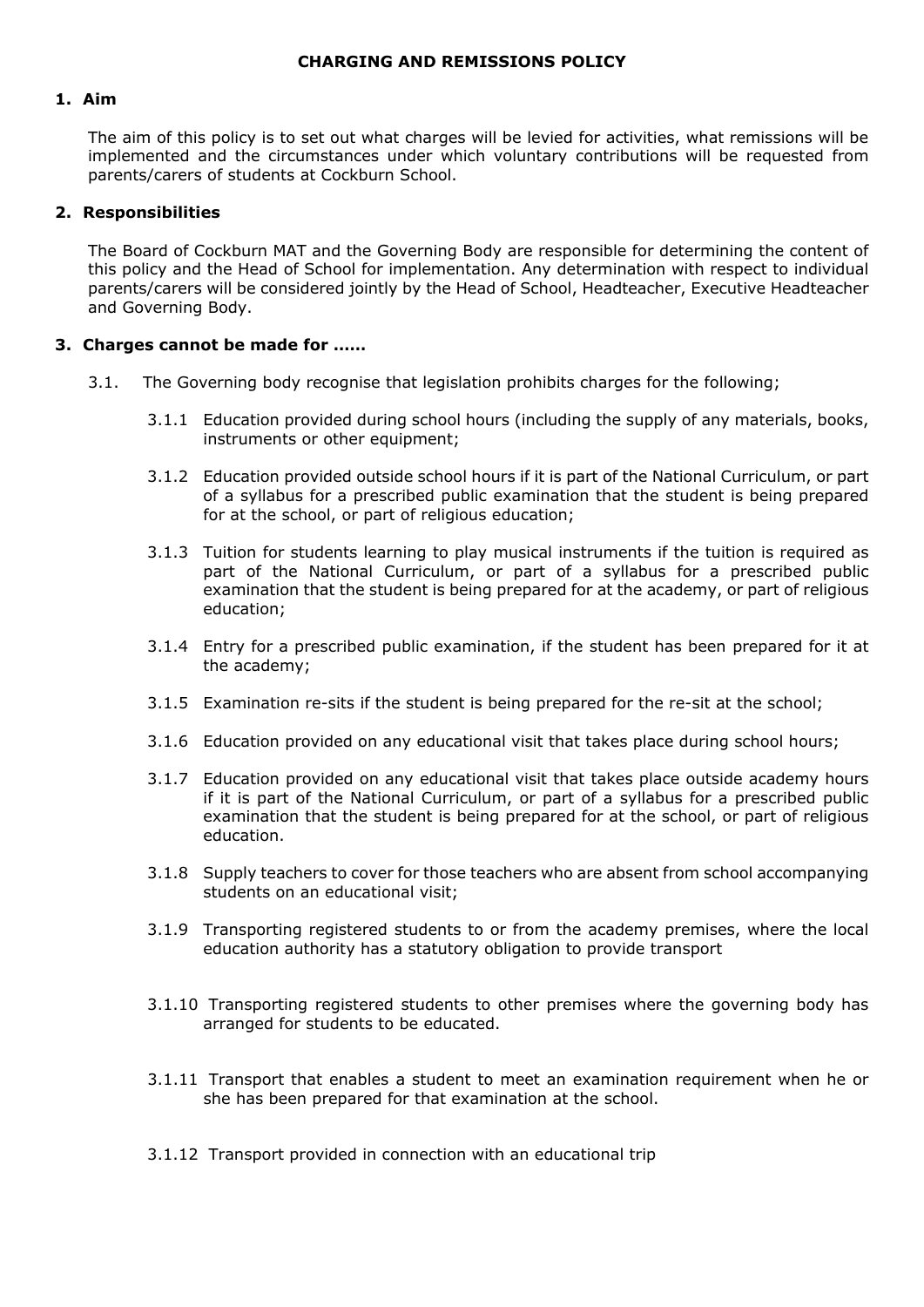## **4. Charges may be made for ……**

- 4.1. The Governing Body recognises that legislation allows charged for the following;
	- 4.1.1. Board and lodging on residential/ educational visits (not to exceed the costs);
	- 4.1.2. The proportionate costs for an individual student for activities wholly or mainly outside academy hours ('optional extras') to meet the costs for;
		- 4.1.2.1. Travel
		- 4.1.2.2. Materials and Equipment;
		- 4.1.2.3. Additional Staff cost;
		- 4.1.2.4. Entrance Fees;
		- 4.1.2.5. Insurance costs;
	- 4.1.3 Vocal and musical instrument tuition;
	- 4.1.4 Re-sits for public examinations where no further preparation has been provided by the academy;
	- 4.1.5 Examination fees where a student fails without good reason to sit the exam;
	- 4.1.6 Any other education, transport or examinations where no further preparation has been provided by the school;
	- 4.1.7 Any other education, transport or examination fee unless charges are specifically prohibited;
	- 4.1.8 breakages and replacements as a result of damages caused wilfully or negligently by students;
	- 4.1.9 extra-curricular activities and school clubs;
	- 4.1.10 any extended school activity;
	- 4.1.11 damage/vandalism/loss to and of school property;
	- 4.1.12 Voluntary contribution to Design and Technology;
	- 4.1.13 Uniform payable for year's 7 11 students on entry to the academy and for any replacement. Price for 2021/22 is available on the school website and on request. Charges will be reviewed annually and applied accordingly. (See appendix B)
	- 4.1.14 Locker charge Charges 2021/22 include a £10.00 charge for locker. Price to be reviewed annually and applied accordingly.
	- 4.1.15 Planners for the replacement of a student planner in the event of any loss or damage. Price for 2021/22 is £5.00, which is to be reviewed annually and applied accordingly.
	- 4.1.16 Scientific Calculator Charge 2021-22 are £5.00, price reviewed annually.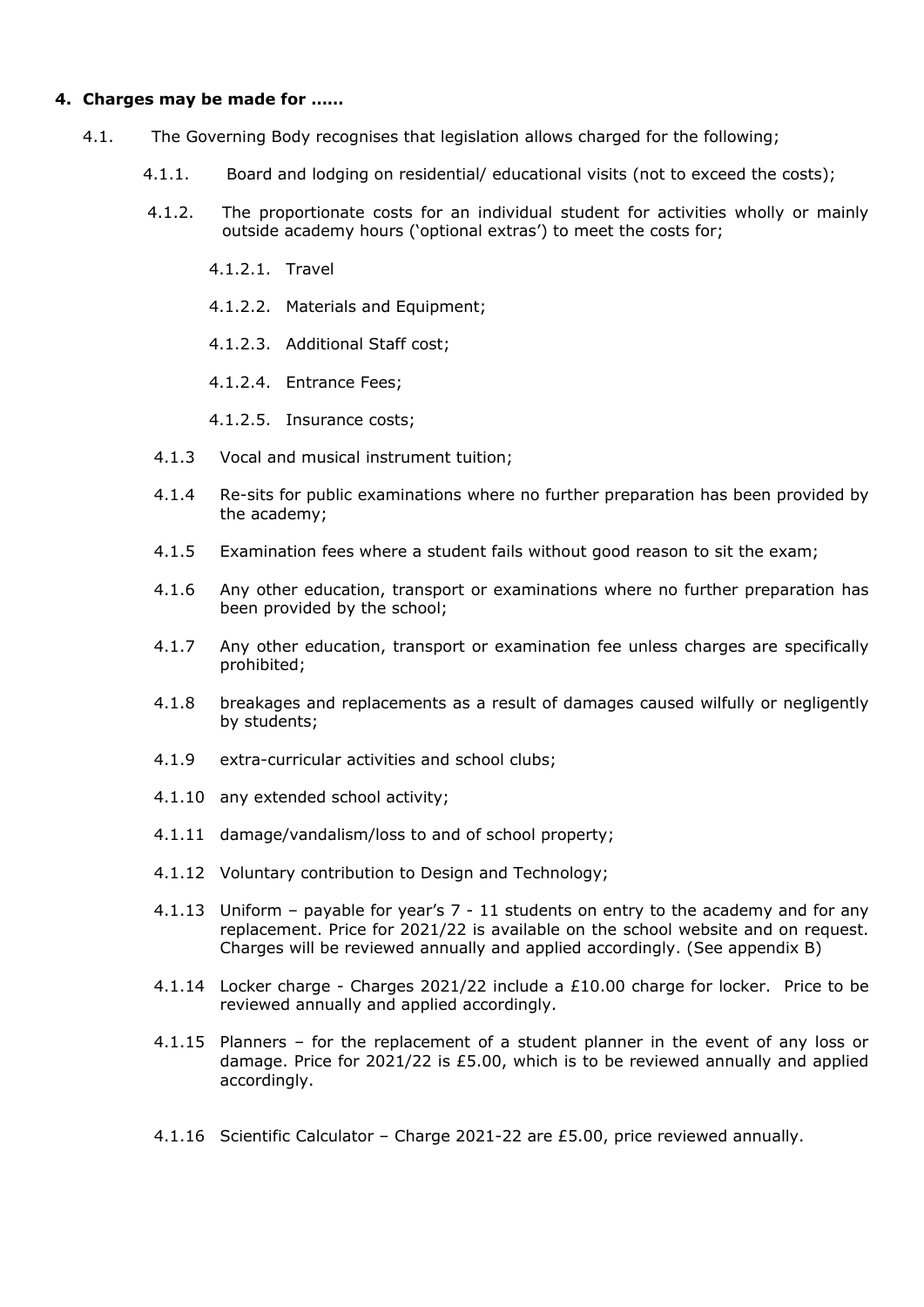## **5. Individual Cases of Financial Difficulty**

- 5.1 Requests for financial assistance should be made in writing to the Head of School, Headteacher or Executive Headteacher (a form is available through the main office), upon receipt of the letter outlining the details if the activity, or as soon as parents/carers are aware that an activity is to take place:
	- 5.1.1 The Head of School, Headteacher or Executive Headteacher may be able to agree flexible, extended payment terms;
	- 5.1.2 The Head of School/Headteacher holds a small contingency fund to support requests for financial assistance. 'Essential' activities will take precedence over 'nonessential';
	- 5.1.3 Parents/carers in receipt of certain benefits will be considered as first priority for assistance;
	- 5.1.4 In most cases, parents/carers will be asked to bear a percentage of the cost;
	- 5.1.5 All cases will be treated individually and in the strictest confidence.

## **6. Voluntary Contributions**

- 6.1 Parents/carers will be invited to make voluntary contribution for the following:
	- 6.1.1 Educational trips;
	- 6.1.2 Rewards trips;
	- 6.1.3 Fundraising events;
- 6.2 The terms of any request made to parents/carers will specify that it is a voluntary contribution and in no way represents a charge. In addition, the following will be made clear to parents/carers;
	- 6.2.1 That the payment is genuinely voluntary and a parent/carer is under no obligation to pay;
	- 6.2.2 That registered students at the academy will not be treated differently according to whether or not their parents/carers have made any contribution in response to the request.
- 6.3 The responsibility for determining the level of voluntary contribution is delegated to the Headteacher. Voluntary contributions will be used to:
	- 6.3.1 Supplement the transport and activities costs in association with any educational of reward visit/trip.
	- 6.3.2 Support fund raising events in aid of the academy or registered charities.

## **7. School Meals**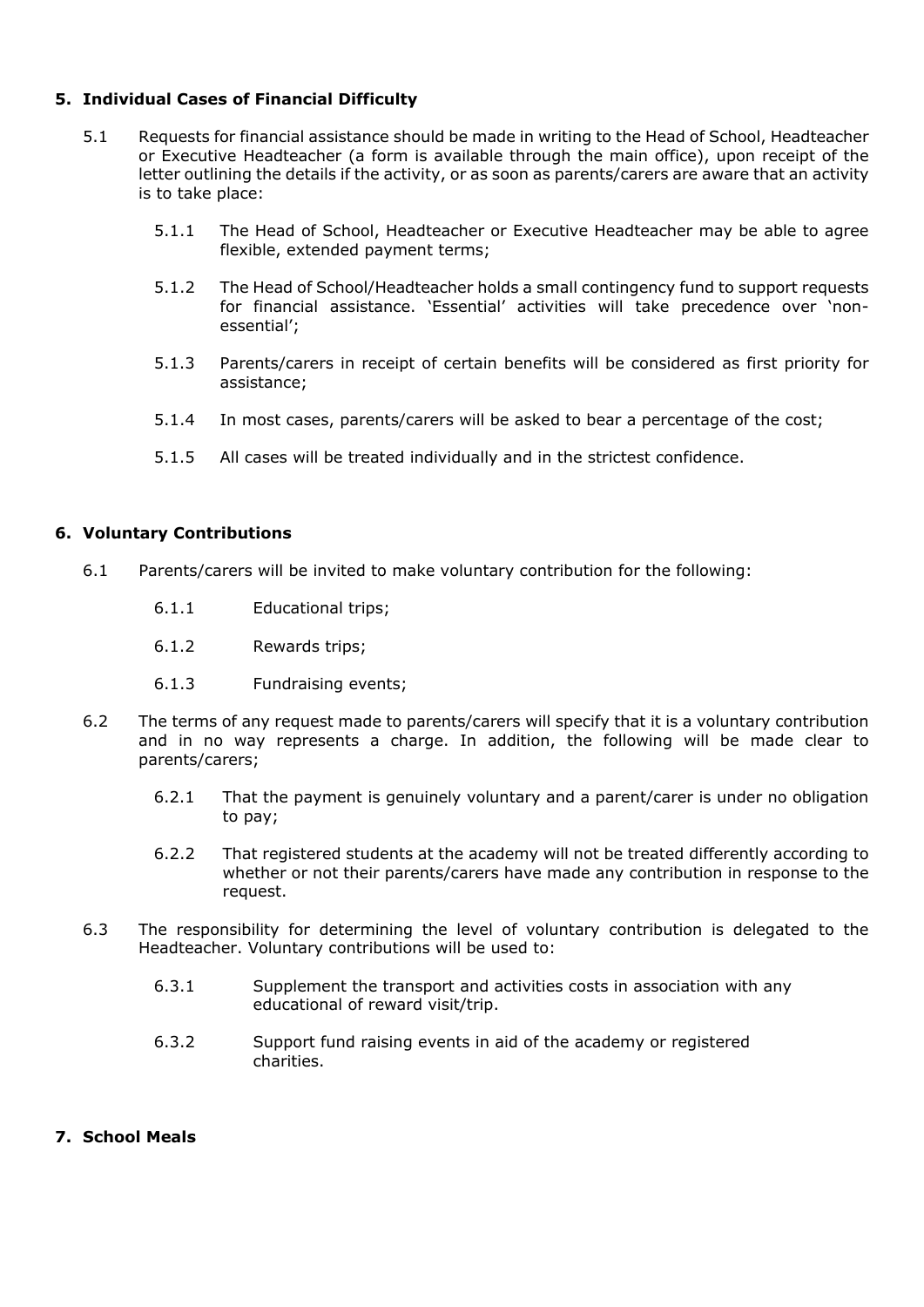The charge for school meals will be determined by the local authority and will be published annually the price to be charged for academy meals.

Links to other policies:

The Finance Manual should be read in conjunction with this policy.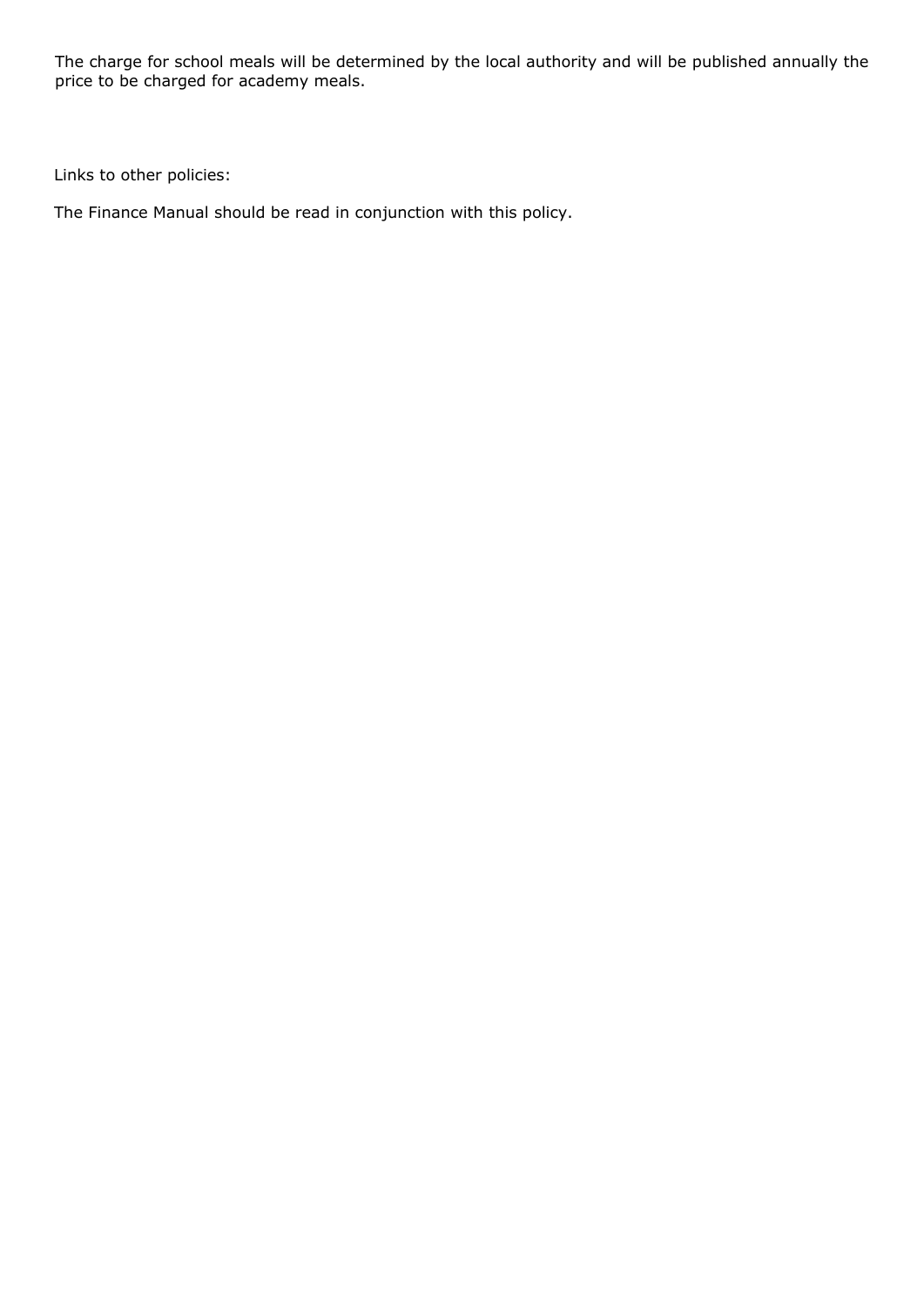## **Appendix A**

## PERIPATETIC MUSIC LESSONS

- 1. Terms and Conditions
- 1.1 Duration of sessions Sessions will be for 20 minutes and will generally be delivered in groups of up to three students.
- 1.2 When sessions take place Lessons will generally take place during the normal school day.
- 1.3 Payment Terms fees will be payable at £2.50 per week, £25 per term or can be paid for in full for the academic year.
- 1.4 Attendance Students will be expected to attend all instrumental lessons
- 1.5 Refunds there will be no refunds made, except in circumstances where, due to absence or unavailability of a teacher, or the requisite number of lessons cannot be achieved.
- 1.6 Cancellations in the event that a parent/carer wishes to cancel lessons, these will only be accepted at the end of the academic school year. (Any cancellations must be requested in writing to the Head of School/ Headteacher and will be decided at his discretion)
- 2. Tuition Fees (2021/22)
- 2.1 £75.00 Per year.